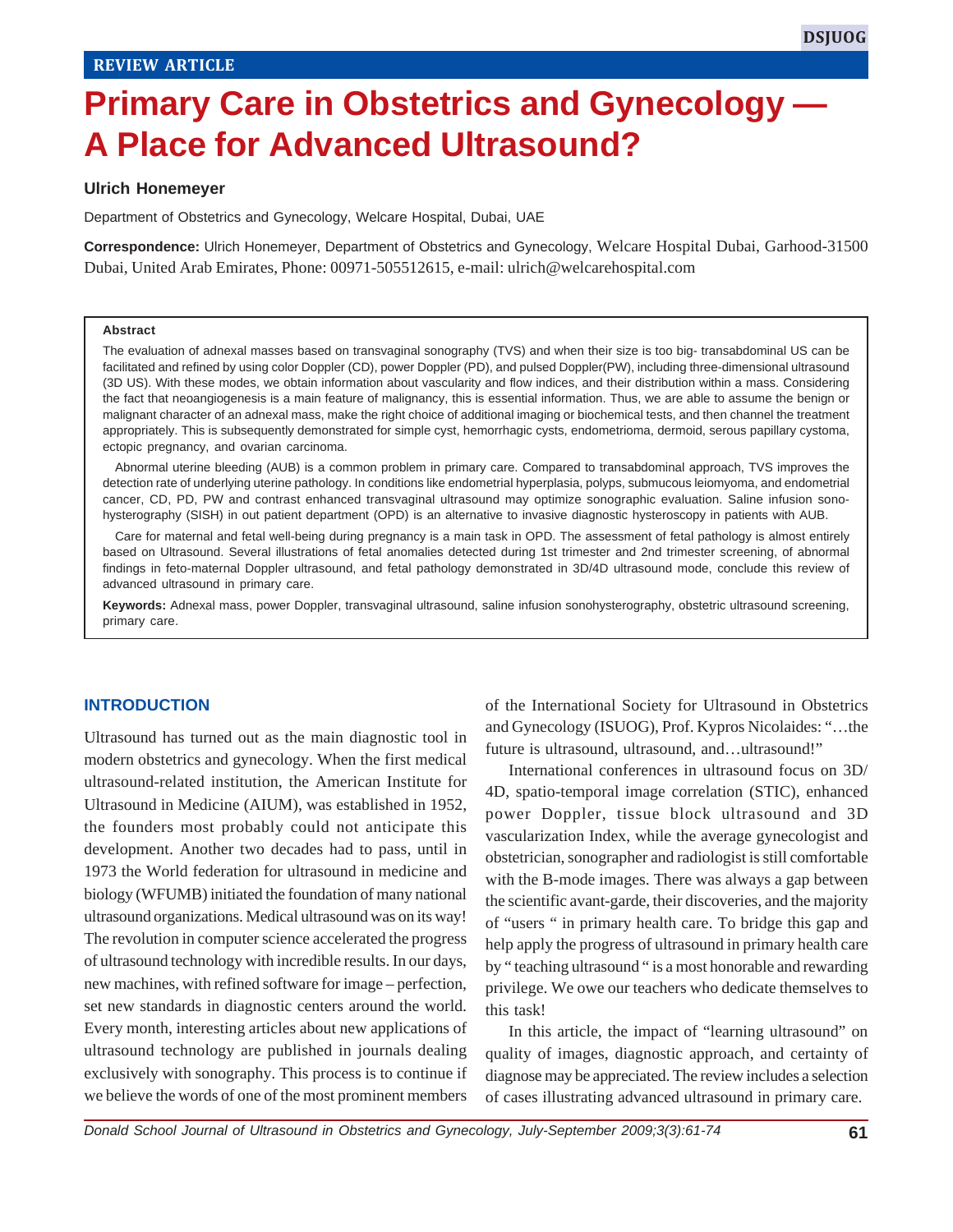**Table 1:** Sensitivity for various diagnostic tools in differentiation of adnexal masses<sup>1</sup>

| Bimanual examination  | $45 - 90%$ |
|-----------------------|------------|
| Ultrasound morphology | 68-91%     |
| <b>MRI</b>            | 87-91%     |
| CT.                   | 75-90%     |
| <b>PFT</b>            | 67-79%     |
| Ca 125 > 35 U/ml      | 78%        |

## **ULTRASOUND IN THE EVALUATION OF ADNEXAL MASSES**

Diagnostic evaluation of adnexal masses is based on two principles: first-adnexal masses mainly arise from the ovary; second-their chances to be malignant need to be evaluated. The challenge is ever the same: ovarian malignancy is mostly diagnosed in advanced stages, a fact which has not changed in the last few decades. Diagnostic evaluation begins with the patients history and physical examination and, is then followed by ultrasound imaging and biochemical tests. How to distinguish a benign from a malignant adnexal mass (Table 1)?

Ultrasound examination is the cheapest, fastest, and most conclusive diagnostic tool in the evaluation of an adnexal or pelvic mass.2,16 Simple cysts, hemorrhagic cysts (Figs 1A and 1B), endometrioma (Figs 2A to C), and dermoid cysts (Fig. 3) often have their characteristic sonographic features, highly predictive of histological diagnose.

Occasionally, follow-up scans are needed to differentiate a functional ovarian cyst from a persistent pelvic mass. Scoring systems based on the analysis of B-mode images of the adnexal mass have been introduced almost two decades ago<sup>3</sup> and can now be improved by adding PW, PD and 3D-PD (Table 2).<sup>4</sup>



**Fig. 1B:** Power Doppler mode in a hemorrhagic cyst demonstrates the absence of blood vessels



**Fig. 2A:** Endometrioma right ovary with homogenous distribution of low to medium fine echoes in a cystic mass with only one septation, no solid components



**Fig: 1A:** Network of echogenic strands after hemolysis in a hemorrhagic cyst



**Fig. 2B:** Endometriosis right ovary, no blood flow within the mass, peripheral RI above 0.42

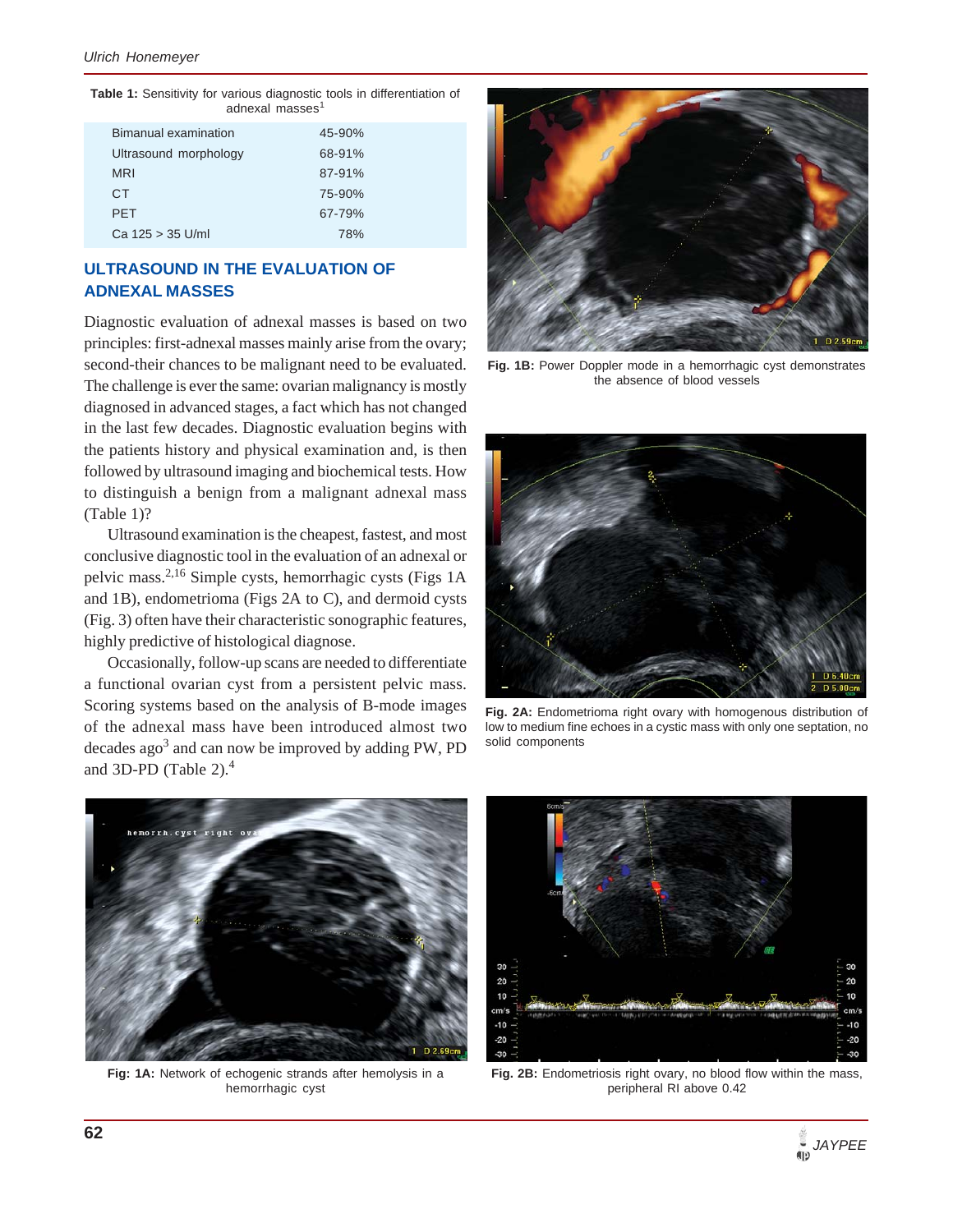

**Fig. 2C:** Laparoscopic picture of the endometrioma right ovary



**Fig. 3:** Rokitansky protuberance in a dermoid, appearing as echogenic area with low vascularity

| Table 2: Sonographic features of benign adnexal masses <sup>5-7</sup> |  |  |  |
|-----------------------------------------------------------------------|--|--|--|

| Cyst filled with anechoic fluid, with dorsal<br>enhancement<br>Power Doppler: No/low vascularity of cystic wall                                          | Simple cyst                                                                                                             |  |  |  |  |
|----------------------------------------------------------------------------------------------------------------------------------------------------------|-------------------------------------------------------------------------------------------------------------------------|--|--|--|--|
| Homogenous distribution of low to medium fine<br>echoes in a cystic mass with/without septation,<br>in absence of solid components                       | Endometrioma                                                                                                            |  |  |  |  |
| Power Doppler: Vascularity only at ovarian hilus                                                                                                         |                                                                                                                         |  |  |  |  |
| PW-Doppler: RI above 0.42                                                                                                                                |                                                                                                                         |  |  |  |  |
| Fishnet-like pattern of intracystic echoes<br>Power Doppler: No intracystic vessels                                                                      | Hemorrhagic<br>cyst                                                                                                     |  |  |  |  |
| Intermixed hypoechoic areas, fluid/fluid levels,<br>Dermoid cyst<br>often markedly hyperechoic nodule with dorsal<br>shadowing (Rokitansky protuberance) |                                                                                                                         |  |  |  |  |
|                                                                                                                                                          | Power Doppler: No/low vascularization,<br>solid/hyperechoic areas:<br>no randomly dispersed<br>and increased blood flow |  |  |  |  |
| PW-Doppler:                                                                                                                                              | RI above 0.42                                                                                                           |  |  |  |  |

## **COLOR-DOPPLER, PULSED WAVE-DOPPLER AND POWER DOPPLER IN THE EVALUATION OF PELVIC MASSES**

Color-Doppler flow imaging is useful in evaluating the malignancy risk of an adnexal mass.<sup>17,18</sup> Malignancies are rich in neovascularization and therefore have a lower resistance-and pulsatility index. Tumor neoangiogenesis, as described in 1971, by J. Folkman, $8$  is associated with improper vascular architecture. Intratumoral vessels have no media and are permanently dilated. This results in lower vascular resistance, detectable by pulsed Doppler. Resistance Indices (RI) less than 0.42 are considered to be predictive of malignancy.<sup>9</sup> Similar changes in vascularization and RI may result as well from neoangiogenesis in physiological processes. The rapid tissue phasing of the corpus luteum for example, through the four stages of vascularization, maturation, organization and regression, is accompanied by physiological neoangiogenesis, $10$  and may give reason to wrong assumptions of malignancy because of rich vascularization and low RI.

The same applies for ectopic pregnancy, tubo-ovarian abscess, and pelvic inflammatory disease (Figs 5A and B).

Aseptic inflammatory processes in ruptured dermoid cysts, or endometriosis with frequently raised Ca125 level as sign for peritoneal reaction, may create similar diagnostic difficulties by showing rich blood flow with low resistance index.

3D-Power Doppler (3D-PD) displays the total blood flow in the examined region of interest (ROI). It shows the degree of vascularization and gives an insight into the architecture of the vascular tree (arborisation) (Table 3).<sup>11,12</sup>



**Fig. 4:** Corpus luteum color-PW Doppler shows rich diastolic flow and low RI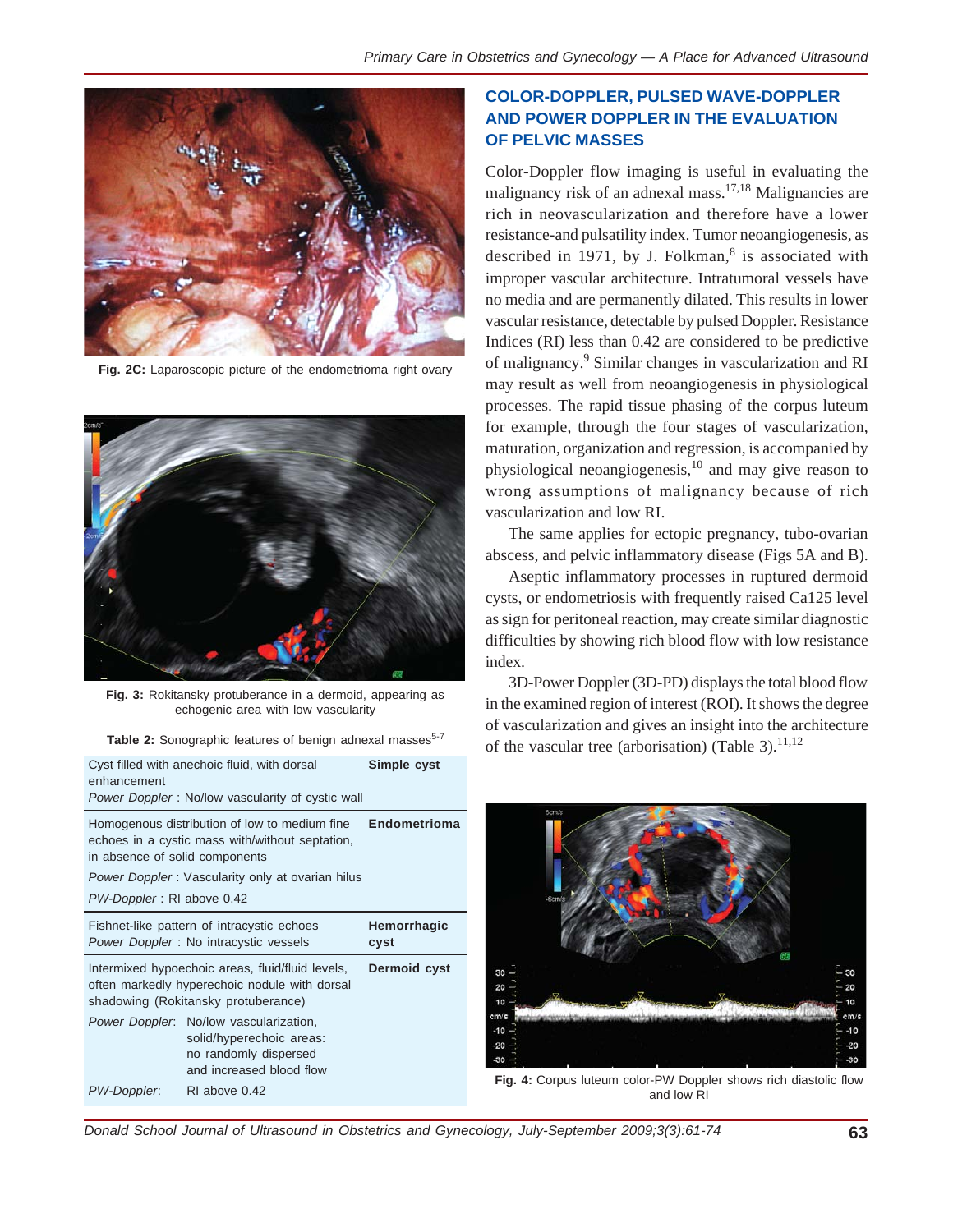

**Fig. 5A:** Right adnexal mass 7 over 3 cm, Ca 125 152 U per ml, histology chlamydia salpingitis



**Fig. 5B:** Laparoscopic aspect of chronic chlamydia salpingitis



With magnification, tumor-typical vascular features like blind endings, aneurysms, tumoral lakes and stenosis can be depicted. Smaller vessels may remain invisible because their radius does not allow the passage of sound wavereflecting erythrocytes. A. Kurjak and S. Kupesic in 2000 described the use of sonocontrast agents in enhanced 3D power Doppler.<sup>13</sup>

Blood viscosity, pressure gradient, hematocrit, and mainly the radius of a vessel raised to the power of 4 determine the flow in a blood vessel (Fig. 6).

Enhanced PD can visualize new tumor vessels with small radius by using microbubbles instead of erythrocytes for the sound wave reflection. Especially adnexal masses with features of malignancy but uncharacteristic low vascularization, need additional enhanced PD evaluation. A Kurjak documented several cases of early Stage 1 diagnosis of ovarian cancer<sup>14</sup> using enhanced PD, with an impressive increase of power Doppler flow in the tumor, after intravenous application of contrast agent.

Currently, morphological assessment of suspected ovarian malignancy appears to be optimal as a multimodal approach using B-mode, 3D-mode including ovarian volume calculation, 3D power Doppler, and PW-Doppler for RImeasurement, desirably completed with enhanced PDsonoangiography of the tumor (Fig. 7). This may look as an overloaded diagnostic approach, but means practically just pushing a button on the machine while keeping the ROI in focus. The settings of the ultrasound machine are important to standardize the results in the relatively new technique of 3D power Doppler: for ovarian examination with Voluson 730, RIC 5-9 H transvaginal probe, settings could be standardized as proposed by M Kudia and JL Alcazar in January 2009:  $PRF = 0.6$  kHz, and gain 0.8 (Figs 8A and  $B)$ <sup>15</sup>



**Fig. 7:** Left ovarian papillary serous cystoma in a patient of 55 years, RI above 0.42, sharp margins, thin internal septations, moderate vascularization

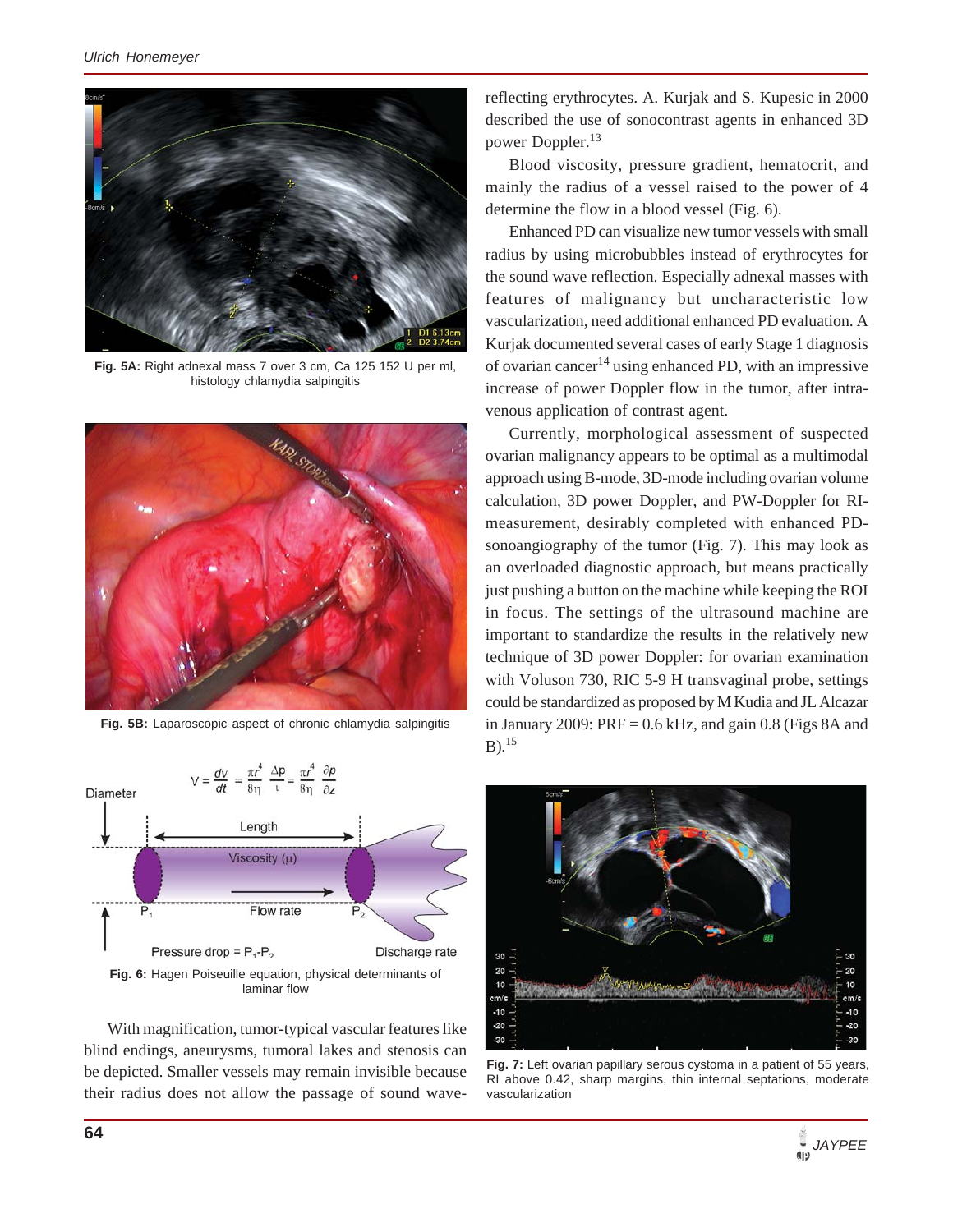

**Fig. 8A:** TVS image left ovary. 48-year-old patient with bilateral serous papillary ovarian carcinoma. She had a normal gynecological checkup without ultrasound one year prior to diagnosis. Randomly dispersed vessels in the echogenic area of the adnexal mass



**Fig. 8B:** TVS of the other ovary, same patient. B-mode features typical ovarian malignancy. Ca125 preoperative 1404 U per ml, postoperative staging FIGO III

Table 3: Sonographic criteria for malignancy of an adnexal mass<sup>7-10</sup>

| <b>B-mode</b>                       | - Multilocular or multiple cysts                                           |
|-------------------------------------|----------------------------------------------------------------------------|
|                                     | - Thick or irregular septae or walls                                       |
|                                     | - Poorly defined borders                                                   |
|                                     | - Papillary projections                                                    |
|                                     | - Solid components, echogenic elements                                     |
|                                     | - Presence of ascites                                                      |
| Color Doppler,<br><b>PW-Doppler</b> | $-$ Resistance indices below 0.42                                          |
| <b>Power Doppler</b>                | - Central vascularization of the mass                                      |
|                                     | - Disorganized, randomly dispersed blood<br>vessels in the solid component |

## **ECTOPIC PREGNANCY AS ADNEXAL MASS**

In the evaluation of an adnexal mass, the possibility of an ectopic pregnancy should never be neglected. Together with the information about the last menstrual period (LMP),

clinical symptoms, and serum beta HCG levels, transvaginal sonography is of great support for the clinician. The corpus luteum can impress as a gestational sac-like structure. Color Doppler helps in identification of the corpus luteum by demonstrating a ring of increased vascularity due to high endocrine activity, known as the "ring of fire". Visualization of the characteristic corpus luteum blood flow may aid in diagnosis of ectopic pregnancy, since about 85% of all ectopic pregnancies are found on the very same side of the corpus luteum. This explains why in the majority of cases with proven ectopic pregnancy, luteal flow is detected ipsilateral of the ectopic pregnancy. Luteal color-or power Doppler flow may be used as a guide while searching for an ectopic pregnancy, and could be called the "light houseeffect" of corpus luteum, which directs the investigator to the color Doppler signals of the ectopic pregnancy (Figs 9A to 10).<sup>19</sup>

The color Doppler image of the ectopic pregnancy usually presents randomly dispersed multiple small vessels within the adnexe, which are clearly separated from the ovarian tissue and corpus luteum. The pronounced vascularity is proof of the trophoblast vitality and its invasive neoangiogenesis, apart from the vasodilatation of the fallopian vessels under the influence of maternal progesterone.<sup>20</sup>

## **UTERINE BLEEDING (AUB) AND TRANSVAGINAL SONOGRAPHY (TVS)**

Abnormal uterine bleeding is one of the most common complaints in OPD. It may be a symptom of hormonal dysfunction, benign uterine pathology, or the first sign of endometrial, cervical, even ovarian carcinoma.<sup>21</sup> As per recommendation of the American College of Obstetricians and Gynecologists and the Society of Radiologists, both TVS and endometrial biopsy have equal efficacy as a first diagnostic step in women with postmenopausal bleeding.<sup>22,23</sup>

The two diagnostic modalities have similar sensitivity for detecting endometrial carcinoma. Transvaginal sonographic measurement of endometrial thickness of less than 5 mm from one myometrial-endometrial interface to another is associated with a low risk of endometrial cancer.24,25 Approximately 10% of *asymptomatic* postmenopausal women have an endometrial thickness of 8 mm or more, and out of these, 1 to 3% can be expected to have endometrial carcinoma.<sup>26,2</sup>

If endometrial thickness exceeds 5 mm, regardless the patient is bleeding or not, we should differentiate between focal (polyp) and symmetrical (hyperplasia) thickness.<sup>28</sup>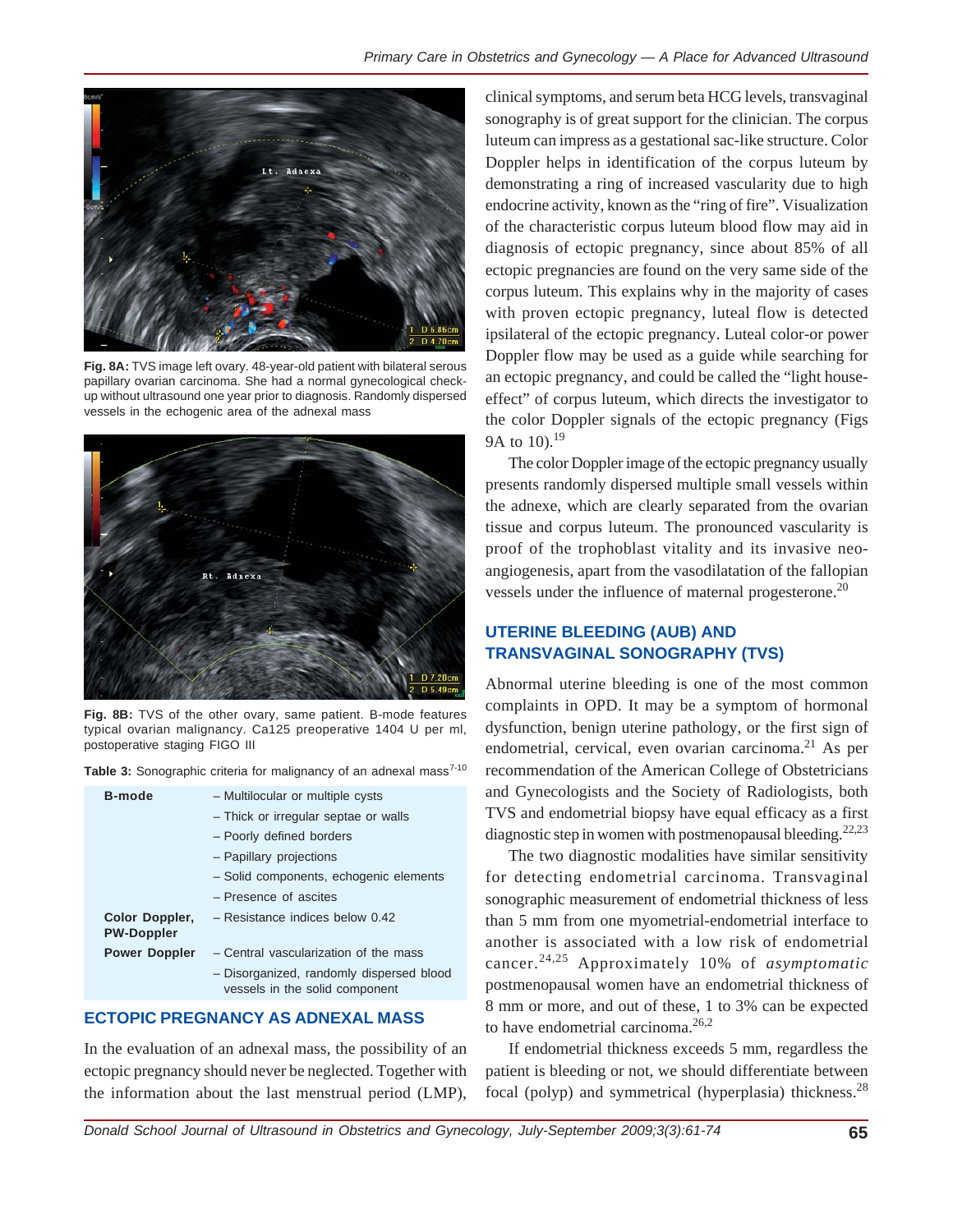

**Fig. 9A:** Viable embryo left tube with heart action shown by color Doppler. Only 5-8% of all ectopic pregnancies present with a viable embryo



**Fig. 9D:** Laparoscopic picture of the viable ectopic in the left tube. (*Courtesy:* Dr Susheela Anilkumar)



Fig. 9B: Corpus luteum "ring of fire" next to the color Doppler signals of the ectopic pregnancy. Viability with high beta HCG requested laparoscopic salpingectomy



**Fig. 9C:** Crown rump length (CRL) equivalent to 6 weeks of the viable embryo in the left fallopian tube



**Fig. 10:** Ectopic blighted ovum pregnancy with corpus luteum in power Doppler mode. Nonviability with low serum beta HCG made methotrexate first choice- therapy

Saline infusion sonohysterography (SISH) can be a valuable diagnostic tool in such cases.<sup>29</sup>

By means of color Doppler velocimetry, we can increase the specifity of TVS in the differentiation of thickened postmenopausal endometrium. No flow can be detected in the normal, atrophic endometrium of the postmenopause. But if color Doppler is used to interrogate thickened endometrium in cases of endometrial cancer, angiogenesis can be demonstrated, with a visualization rate of 100% of abnormal blood flow. In contrast to endometrial hyperplasia, blood flow patterns in endometrial carcinoma will be characteristically low with an RI near or below  $0.40^{30}$ 

In premenopausal women, there is no clinical cut-off value for abnormal endometrial thickness. Often enough, patients with abnormal uterine bleeding present with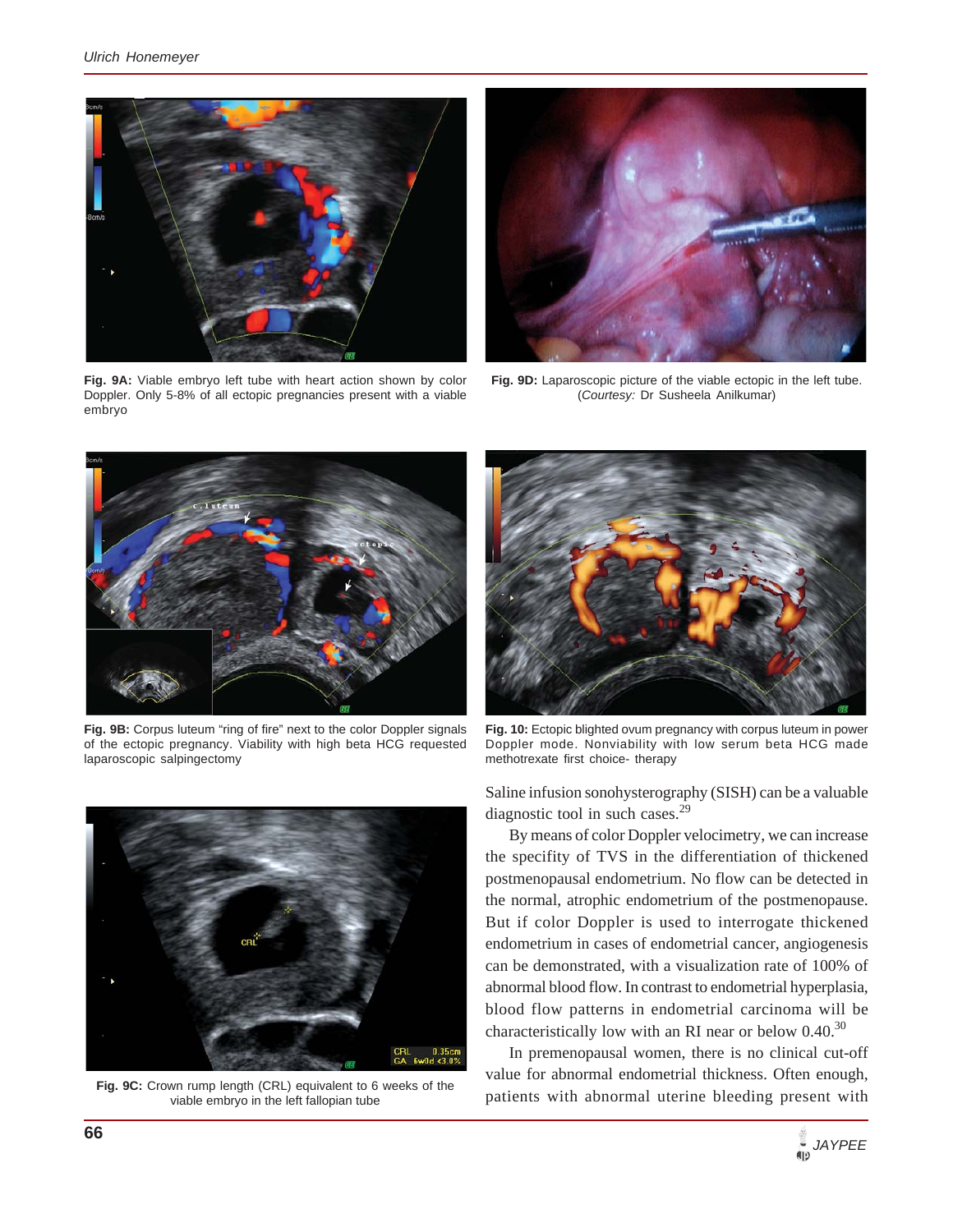unremarkable endometrial findings in TVS. A polyp can "hide" in a thick mid-cyclic endometrial lining, and might be only visualized by means of color – or power Doppler, demonstrating it's vascular stem. TVS should therefore be performed on day 4, 5, or 6 of the menstrual cycle, when proliferation is just beginning and endometrium is still thin. In one study of 200 premenopausal women with abnormal uterine bleeding (AUB), 16 of 80 women (20%) with an endometrial stripe < 5 mm had an endometrial polyp or submucosal leiomyoma as the source of their bleeding.<sup>31</sup>

Following TVS including color Doppler and power Doppler, further evaluation by means of saline infusion sonohysterography (SISH) or hysteroscopy with endometrial biopsy, should be based on the clinical situation: if there is persistent AUB, or if structural uterine abnormalities are suspected such as a polyps, SIHS may be the next noninvasive diagnostic step.

In patients with hormonal replacement therapy (HRT), persistent uterine bleeding will always require endometrial biopsy, regardless of ultrasound findings.

In cases of suspected endometrial cancer, endometrial biopsy with dilatation and fractionated curettage is preferable, since hysteroscopy and SISH imply the risk of flushing fluid with malignant viable cells from the endometrial cavity through the fallopian tubes into the peritoneal cavity.<sup>32</sup>

## **ENDOMETRIAL POLYPS AND SALINE INFUSION SONOHYSTEROGRAPHY (SISH)**

Endometrial polyps are localized hyperplastic proliferations of endometrial glands and stroma around a vascular core- "single vessel arrangement"  $-A$  Kurjak  $-$ <sup>33</sup> that either forms sessile or pedunculated projection from the lining into the uterine cavity. The sizes range from a few millimeters to several centimeters, of single or multiple polyps. The majority are benign. In a series of 509 women with hysteroscopically removed endometrial polyps, histology was benign in 70%, hyperplasia without atypia in 26%, atypical hyperplasia in 3%, and cancer in 0.8%.34

Like leiomyoma, polyps can have an abnormal karyotype.35,36

In 25%, endometrial polyps are the cause of abnormal vaginal bleeding in both pre- and postmenopausal women.<sup>37</sup> Hysteroscopic removal following diagnosis of endometrial polyp seems to improve pregnancy rates after intrauterine insemination, with pregnancy rates of 63% *versus* 28% in the control group (Figs 11.A to  $C$ ).<sup>38</sup>

Saline Infusion Sonohysterography (SISH) is a useful minimal invasive technique to find endometrial polyps in women with abnormal uterine bleeding. This method is significantly more accurate in the detection of endometrial polyps than TVS alone.<sup>39</sup> Five to 10 ml of 0.9% sodium chloride, transcervically instilled into the uterine cavity under sonographic control (TVS) through a catheter (for example neonatal intensive care feeding sonde), will substantially enhance endometrial visualization.

Single vessel arrangement such as the vascularization pattern of a polyp becomes visible by switching on CW or PD, flow indices by PW. SIHS is well-tolerated, free of complications, and cheap.

Not only polyps, but other pathologies such as hyperplasia, leiomyoma, synechia (Asherman-Syndrome) are much better visualized with SISH than by TVS alone (Fig. 12).

Whether SISH should be used if endometrial cancer is suspected, seems controversial and needs further discussion.

## **ESTIMATION OF GESTATIONAL AGE, FIRST TRIMESTER SCREENING**

Enough evidence has been accumulated to suggest that routine ultrasound examinations give more accuracy in assessment of the expected date of delivery (EDD) than LMP dating or physical examination, even in women with certain menstrual dates.40 Determination of the EDD is most important in obstetrics to avoid inappropriate intervention after false diagnosis of preterm or postdates pregnancy. Correct assessment of gestational age logically results in avoidance of false positive diagnosis of IUGR and preterm labor, as well as unjustified induction of labor.



**Fig. 11A:** TVS of an endometrial polyp hidden within a secretorial endometrium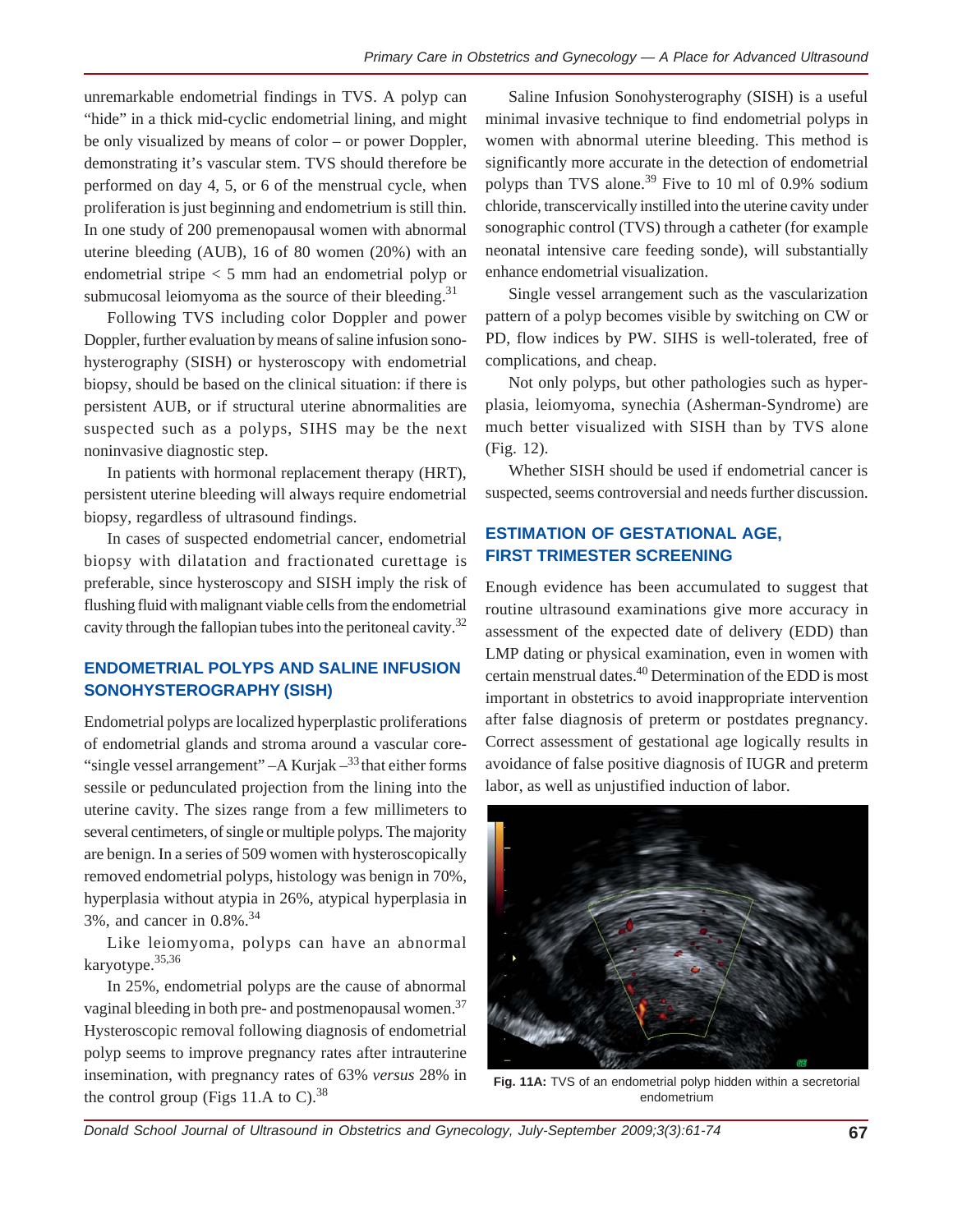

**Fig. 11B:** After transcervical instillation of saline (SISH), applying power Doppler, a polyp with single vessel arrangement can be seen

Reliable identification of multiple pregnancy including correct assessment of chorionicity (intertwin peak *versus* T-sign) as an important prognostic factor and predictor of specific pathology like twin-to-twin transfusion syndrome (TTTS), is an added value to early pregnancy ultrasound. Ultrasound technology is rapidly progressing, and assessment of fetal anatomy in the first trimester, especially by means of transvaginal ultrasound, is becoming a reality (Figs 13 A to D). $^{41}$ 

The nuchal translucency (NT) measurement in the first trimester in combination with serum screening of free beta HCG and PAPP-A can detect over 90% of fetuses with Down's syndrome, as well as fetuses with other aneuploidies and/or congenital heart malformation (Figs 14 A to C).



**Fig. 11C:** Hysteroscopic view of the polyp before ablation



**Fig. 13A:** Triplets 9 weeks, *in vitro* fertilization (IVF). The hyperechoic yolk sacs are suspicious of aneuploidy



**Fig. 12:** SISH allows the assessment of a submucous fibroid



**Fig. 13B:** Cine loop-extracted B-mode picture. Lateral view of the fetus, outlining a triangular pulsating mass protruding from the anterior thorax of one of the triplets

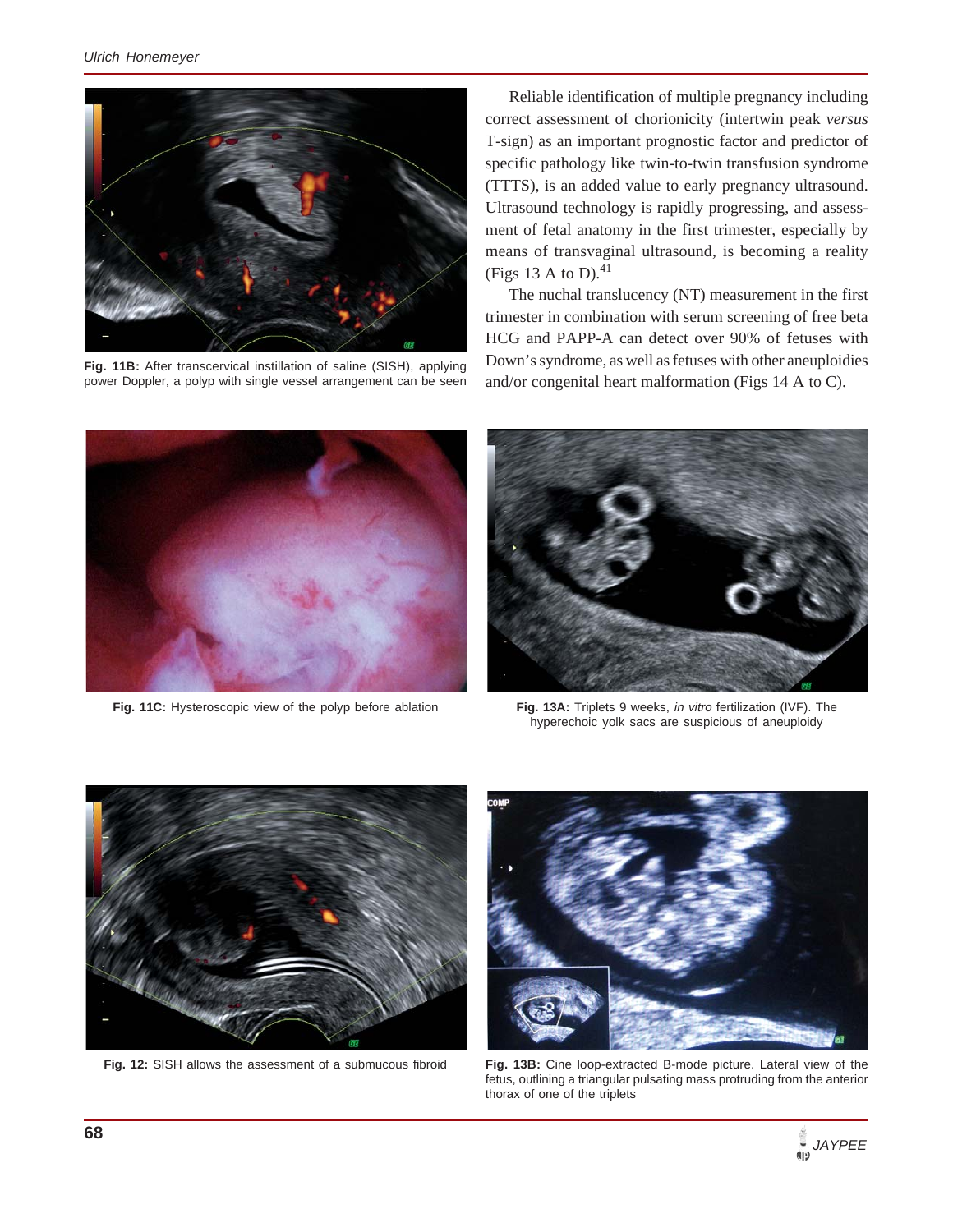

**Fig. 13C:** Color Doppler and cine loop demonstrate malformation suspicious of ectopia cordis in this triplet



**Fig. 14B:** First trim combined NT screening, the same fetus: Tricuspid valve regurgitation, as seen in 65% of fetuses with Down's syndrome



**Fig. 13D:** B-mode and CD suggest caudal conjunction of the triplet with suspected ectopia cordis and the next fetus. Fetal demise of all triplets followed a week later, with dilatation and vacuum-curettage



**Fig. 14A:** First trim combined screening shows increased NT, absent nasal bone. Adjusted risk for Down's syndrome calculated as 1:5. Karyotype trisomia 21 confirmed by amniocentesis at 16 w



**Fig. 14C:** First trim combined NT screening, ductus venosus Doppler: reverse flow during atrial contraction

Second trimester screening between 18 and 23 weeks for detection of fetal anomalies<sup>42</sup> at a gestational age that allows good visualization of anatomy, requires experienced sonographers. Yet certain skeletal and heart anomalies may evolve only in the late 2nd or 3rd trimester. The efficacy of this screening has been confirmed by the Helsinki, RADIUS and Eurofetus trials (Figs 15 A to F). $43-45$ 

Patients with anomalies such as hypoplastic left heart<sup>46</sup> and transposition of the great arteries<sup>47</sup> have better outcomes if the diagnosis is made prenatal rather than postnatal, because these fetuses will be delivered in specialized clinical set-ups (Fig. 16). This also applies to anomalies of the renal system, where, early treatment of prenatal diagnosed abnormalities helps to avoid long-term morbidity (Figs 17A and B).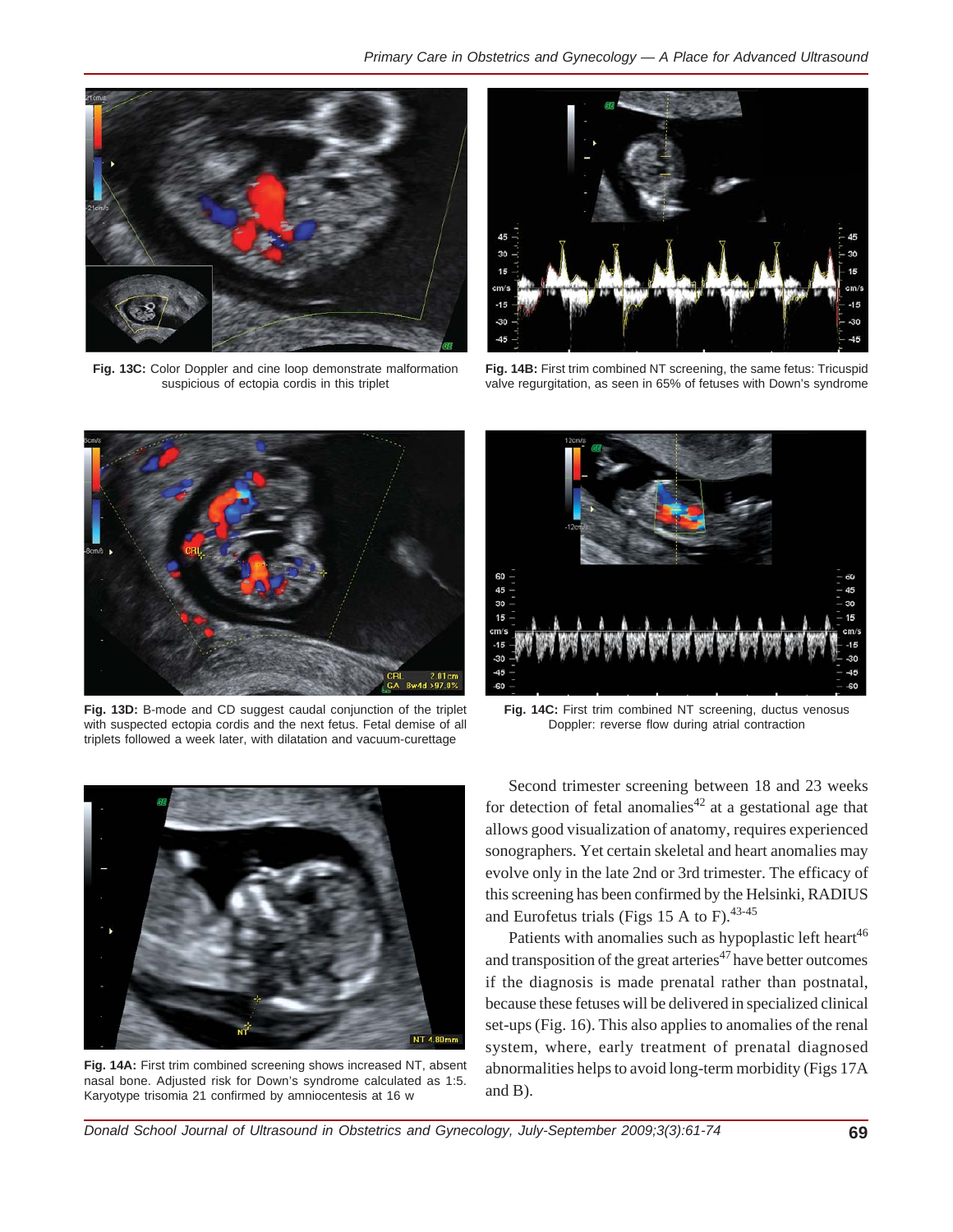

**Fig. 15A:** Second trim screening showing a covered defect of the os occipitale, without herniation of brain tissue



**Fig. 15B:** Occipital encephalocele in maximum mode depicting the occipital bone defect



Figs 15 C to F: A 4D KANET neurological test in the same fetus with encephalocele demonstrates smooth, complex and variable finger movements as sign of normal neurological function<sup>48</sup>

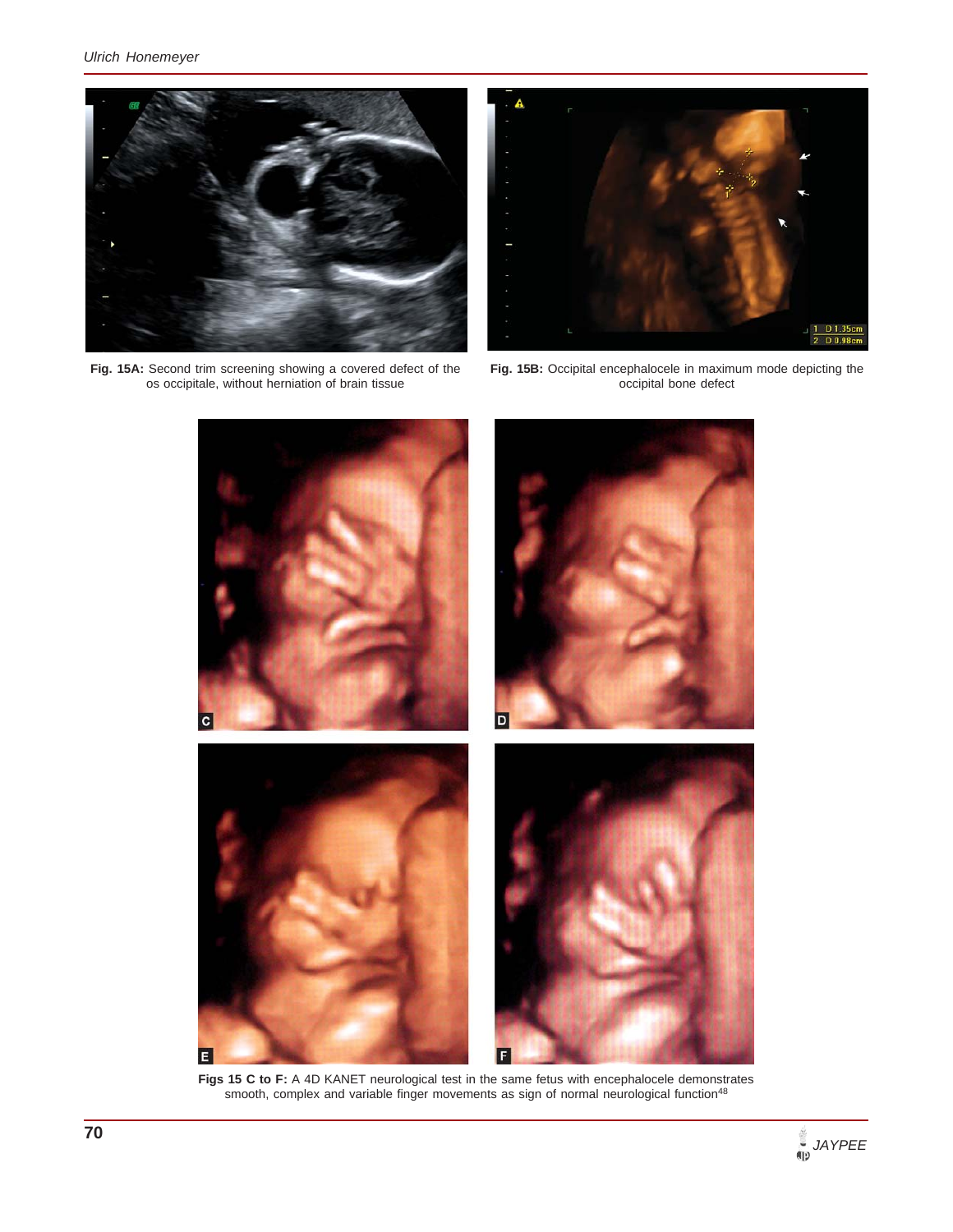

**Fig. 16:** Muscular VSD in power Doppler mode

### **DOPPLER ULTRASOUND IN OBSTETRICS**

Doppler flow measurement is used to detect redistribution in the fetal circulation when growth restriction is suspected. The method helps anticipate decompensation of fetal adaptation to placental insufficiency or hemodynamic burden of TTTS. For the best delivery timing of a compromised fetus, Doppler velocimetry assists in finding the correct way between the risk of prematurity on one side, and longterm morbidity caused by severe intrauterine growth retardation (IUGR) on the other, and is meant to avoid intrauterine fetal death (IUFD) as the most negative outcome. The predictive range and accuracy of Doppler is still unmatched by any other form of fetal surveillance (Figs 18 A to D). $49$ 



**Fig. 17A:** Twin pregnancy, 29W-5D, unilateral multicystic left kidney of twin 1. In multicystic kidneys, renal function is normal, with normal amniotic fluid volume



**Fig. 18A:** Feto-maternal Doppler with paravesical umbilical artery ARED flow in a 27 weeks fetus with severe early IUGR



**Fig. 17B:** Multicystic kidney has good prognosis with surgical correction by means of nephrectomy. If not diagnosed antenatal, infection and hypertension will develop



**Fig. 18B:** The same fetus with increased diastolic flow in the middle cerebral artery as sign of redistribution in the fetal circulation in favor of brain and adrenals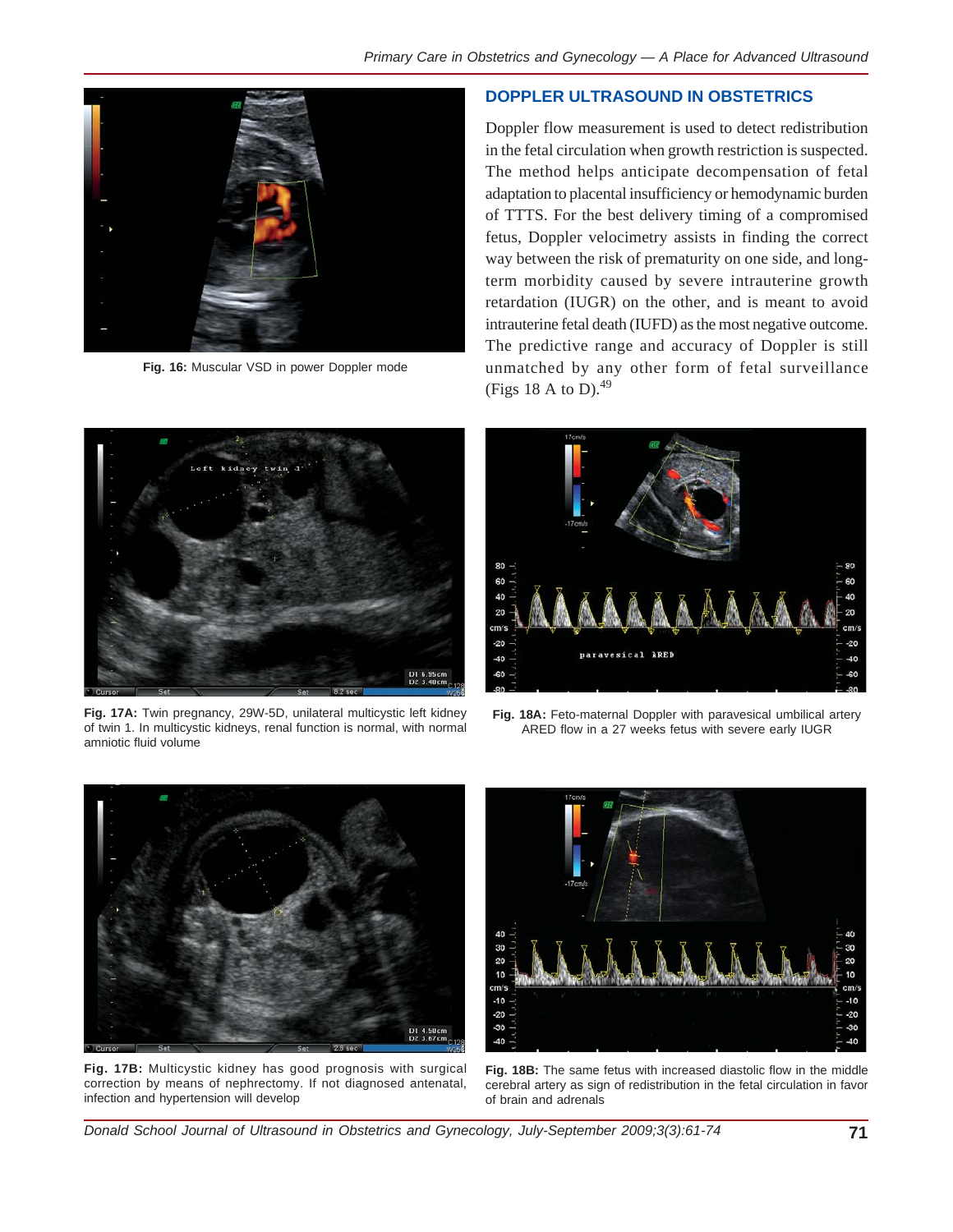

**Fig. 18C:** Left uterine artery with increased resistance index (RI) and notching, indicating failure of second trophoblast invasion around 20 weeks



**Fig. 18D:** Right uterine artery with similar findings

### **CONCLUSION**

The out patient department (OPD) of obstetrics and gynecology is the venue where, patients meet the specialist to present their symptoms hoping for a quick diagnosis and relief. If necessary, hospital admission is planned after diagnosis, for conservative or surgical in-patient treatment. Finding the right diagnosis often depends on ultrasound. Pregnancies are confirmed and surveyed, conveniently including 1st and 2nd trimester screening if the physician is qualified.

Pregnancy risks have to be identified and management strategies need to be developed, before the delivery mode is chosen. During any clinic day, decisions have to be made from the first consultation to the last, and one of the main pillars they are based upon is ultrasound. Primary care would certainly benefit from the availability of advanced ultrasound! The obstetrics and gynecologist specialist while

seeing a patient should have the ultrasound machine right next to the examination bed or chair. Transvaginal ultrasound-the concept of the "seeing finger" as it was introduced by A Kurjak into our clinical routine more than twenty years ago-is today an essential diagnostic tool for clinicians. The misanthropic statement "life is nothing but a chain of missed opportunities" should certainly not apply for diagnostic efforts in primary care!

Modern ultrasound with medium-range machines provides the opportunity of cost-effective, quick and substantial contribution to the diagnosis under one essential condition: the user has to be well trained! The ultrasound machine alone remains nothing but a prestigious object, unless it becomes a reliable helper in the hands of the one who has been taught how to use it. The meaning of the rule "we know what we look for, and we look for what we know" can change from limitation to amplification only through "learning ultrasound". Advanced ultrasound in primary care would certainly be desirable, but ultimately depends on the expertise of the clinician and expensive topof-the-line equipment. A more realistic, cost/benefit orientated view of the role of ultrasound in primary care would suggest a sound training of the primary care physicians in basic sonography, and equipment with medium-range machines.

Advanced ultrasound with high-end machines and cutting-edge knowledge and performance of dedicated specialists will remain an option available only in specialized centers.

#### **REFERENCES**

- 1. Myers ER, Bastian LA, et al. Management of adnexal mass. Evidence technology assessment AHRQ Publication No. 06- E0040,130. Rockville MD: Agency for healthcare research and quality, Feb 2006.
- 2. Liu J, Xu Y, Wang J. Ultrasonography, CT and MRI imaging for ovarian Cancer. Eur J Radiol 2007;62:328.
- 3. Sassone AM, Timor-Tritsch IE, Artner A, Westhoff C, Warren WB. Transvaginal sonographic characterization of ovarian disease: Evaluation of a new scoring system to predict ovarian malignancy. Obstet Gynecol 1991;78:70-76.
- 4. Kurjak A, Kupesic S, Anic T, Kosuta D Three-dimensional ultrasound and power Doppler improve the diagnosis of ovarian lesions. Gynecol Oncol 2000;76:28-32.
- 5. Okai T, Kobayashi K, Ryo E, et al. Transvaginal sonographic appearance of hemorrhagic ovarian cysts and their spontaneous regression. Int J Gynaecol Obstet 1994;44:47.
- 6. Kurjak A, Prka M. Ovarian sonography. In: Donald School Textbook of Ultrasound in Obstetrics and Gynecology, 2nd edition. Jaypee Brothers: New Delhi, 2008.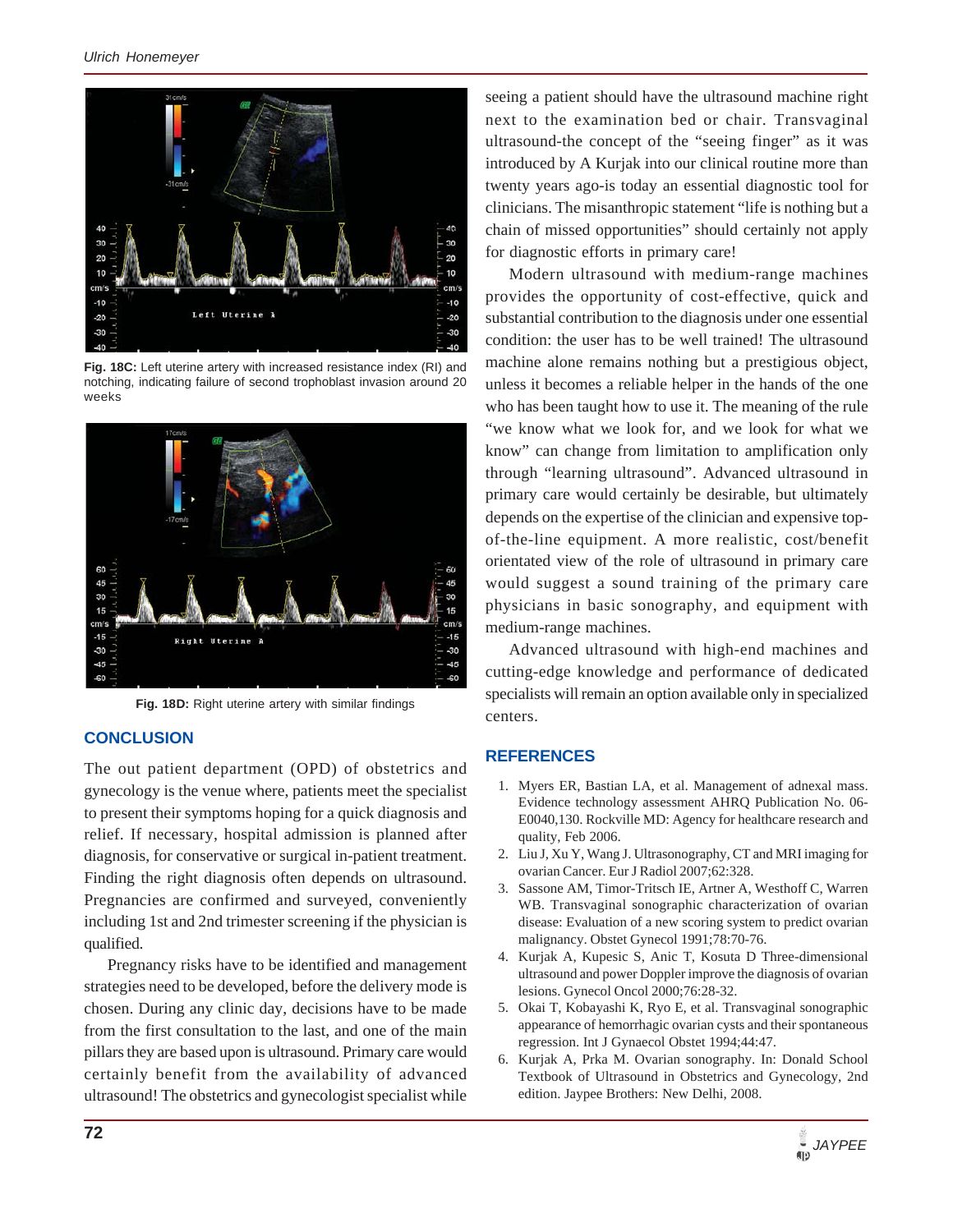- 7. Kurjak A, Kupesic S, Buck L, et al. Preoperative evaluation of cystic teratoma: What does color Doppler add? J Clin Ultrasound 1997;25-309.
- 8. Folkman J. Tumor angiogenesis: Therapeutic implications. N Engl J Med Nov 1971;18;285(21):1182-86.
- 9. Breyer B, Kurjak A. Tumor vascularisation, Dopler measurements and chaos: What to do? Ultrasound Obstet Gynecol 1995;5:209-10.
- 10. Gomez P, et al. C. luteum morphology and vascularisation assessed by Transvaginal 2 dimensonal and 3 dimensional ultrasound. Donald School Journal of Ultrasound in Obstetrics and Gynecology. April-June 2007;1(2):42-49.
- 11. Kurjak A, Kupesic S. Transvaginal color Doppler and pelvic tumor neo-angiogenesis: Lessons learned and future challenges. Ultrasound Obstet Gynecol 1995;6:145-59.
- 12. Mikhaleva LM, Moroz EA, Solomatina AA, Stepanov KL. Comparative evaluation of blood vessels in serous tumors of the ovaries by color Doppler mapping and morphometry. Bull Exp Biol Med 2002,133:188-91.
- 13. Kupesic S, Kurjak A. Contrast-enhanced three-dimensional power Doppler sonography for differentiation of adnexal masses. Obstet Gynecol 2000;96:452-58.
- 14. Kurjak A, Kupesic S, Sparac V, Prka M, Bekavac I. The detection of stage 1 ovarian cancer by three- dimensional sonography and power Doppler. Gynecol Oncol 2003;90:258-64.
- 15. Kudia M, Alcazar JL. 3D-PD imaging of ovarian pathologyadvantages and limitation of the method: How can we standardize the results? Donald School Journal of Ultrasound in Obstetrics and Gynecology Jan-March 2009;3(1):48-54.
- 16. Gransberg S, Norstrom A, Wikland M. Tumor in the lower pelvis as imaged by vaginal sonography Gynaecol Oncol 1990;37:224-29.
- 17. Roltem S, Levit N, Thaler J, et al. Classification of ovarian lesions with high frequency transvaginal sonography J Clin Ultrasound 1990;18:359.
- 18. Kurjak A, Prka M, Bajo Arenas JM, Sparac V, Merce GT, Corusic A, et al. 3 dimensional ultrasonography and power Doppler in ovarian cancer screening of asymptomatik peri- and postmenopausal women. Croat Med J 2005;46:757-64.
- 19. Kupesic S. Ectopic pregnancy; In: Donald School Textbook of Ultrasound in Obstetrics and Gynecology, 2nd edition. Jaypee Brothers: New Delhi 2008;230-43.
- 20. Kurjak A, Zalud I, Schulman H. Ectopic pregnancy: Tansvaginal color Doppler flow in questionable adnexa. J Ultrasound Med 1991;10:695-99.
- 21. Osmers R, Puchta J, Suren A. Pathological findings of the postmenopausal endometrium. In: Osmers R, Kurjak A, eds. Ultrasound and the uterus. Carnforth, New York: Panthenon Publishing 1995;31-44.
- 22. COG Committee Opinion No. 426: The role of transvaginal ultrasonography in the evaluation of postenopausal bleeding. Obstet Gynecol 2009;113:462.
- 23. Goldstein RB, Bree RL, Benson CB, et al. Evaluation of the woman with postmenopausal bleeding: Society of Radiologists in Ultrasound-Sponsored Consensus Conference statement. J Ultrasound Med 2001;20:1025.
- 24. Goldstein SR, Nachtigall M, Snyder JR, et al. Endometrial assessment by vaginal ultrasonography before endometrial sampling in patients with postmenopausal bleeding. Am J Obstet Gynecol 1990;163:119.
- 25. Karlsson B, Gransberg S, Wikland M, et al. Transvaginal ultrasonography of the endometrium in women with postmenopausal bleeding- A Nordic Multicenter Study. Am J Obstet Gynecol 1995;172:1488.
- 26. Osmers R, Volkensen M, Schauer A. Vaginosonography for early detection of endometrial carcinoma. Lancet 1990;1:1569- 71.
- 27. Gambacciani M, Monteleone P, Ciaponi M, Sacco A, Genazzani AR. Clinical usefulness of endometrial screening by ultrasound in asymptomatic postmenopausal women. Maturitas 2004;48:421-24.
- 28. Ujevic B, Funduk-Kurjak B, Ujevic M. Ultrasound in the postmenopause. Donald School textbook of ultrasound in Obstetrics and Gynecology. Jaypee Brothers: New Delhi 2008;Chapter 62:933.
- 29. Epstein E, Ramirez A, Skoog L, Valentin L. Transvagial sonography, saline contrast sono-hysterography and hysteroscopy for the investigation of women with postmenopausal bleeding and endometrium > 5 mm. Ultrasound Obstet.Gynecol.2001;18:157-62.
- 30. Kurjak A, Shalan H, Sosic A, Benic S, Zudenigo D, Kupesic S, Predanic M. Endometrial carcinoma in postmenopausal women:evaluation by transvaginal Color Doppler. Am J Obstet Gynecol 1993;169:1597-603.
- 31. Breitkopf DM, Frederickson RA, Snyder RR. Detection of benign endometrial masses by endometrial stripe measurement in premenopausal women. Obstet Gynecol 2004;104:120.
- 32. Alcazar JL, Errasti T, Zornoza A. Saline infusion sonohysterography in endometrial cancer: Assessment of malignant cells dissemination risk. Acta Obstet Scand 2000;79:321.
- 33. Kurjak A, Kupesic S. Three-dimensional ultrasound and power-Doppler in assessment of uterine and ovarian angiogenesis: A prospective study. Croatian Medical J 1999;8(1):1-5.
- 34. Savelli L, De Jaco P, Santini D, et al. Histopathologic features and risk factors for benignity, hyperplasia,and cancer in endometrial polyps. Am J Obstet Gynecol 2003;188:927.
- 35. Dal Cin P, Timmermann D, Van den Berghe J, et al. Genomic changes in endometrial polyps associated with tamoxifen show no evidence for its action as an external carcinogen. Cancer res 1998;58:2278.
- 36. Dal Cin P, Vanni R, Marras S, et al. Four cytogenetic subgroups can be identified in endometrial polyps. Cancer res 1995;55:1565.
- 37. Van Bogaert LJ. Clinicopath findings in endometrial polyps. Obstet Gynecol 1988;71:77.
- 38. Perez-Medina T, Bajo-Arenas J, Salazar F, et al. Endometrial polyps and their implication in the pregnancy rate of patients undergoing intrauterine inseminaton. A prospective randomized study. Human Reprod 2005;20:1632.
- 39. Sylvestre C, Child TJ, Tulandi T, Tan SL. A prospective study to evaluate the efficacy of two-and threedimensional sonohysterography of women with intrauterine lesion. Fertil Steril 2003;79:1222.
- 40. Mongelli M, Wilcox M, Gardosi J. Estimating the date of confinement: ultrasonographic biometry versus certain menstrual dates. Am J Obstet Gynecol 1996;174:278.
- 41. Timor-Tritsch IE, Fuchs KM, Monteagudo A, Dalton ME. Performing a fetal anatomy scan at the time of 1st trim screening. Obstet Gynecol 2009;113:402.

*Donald School Journal of Ultrasound in Obstetrics and Gynecology, July-September 2009;3(3):61-74* **73**